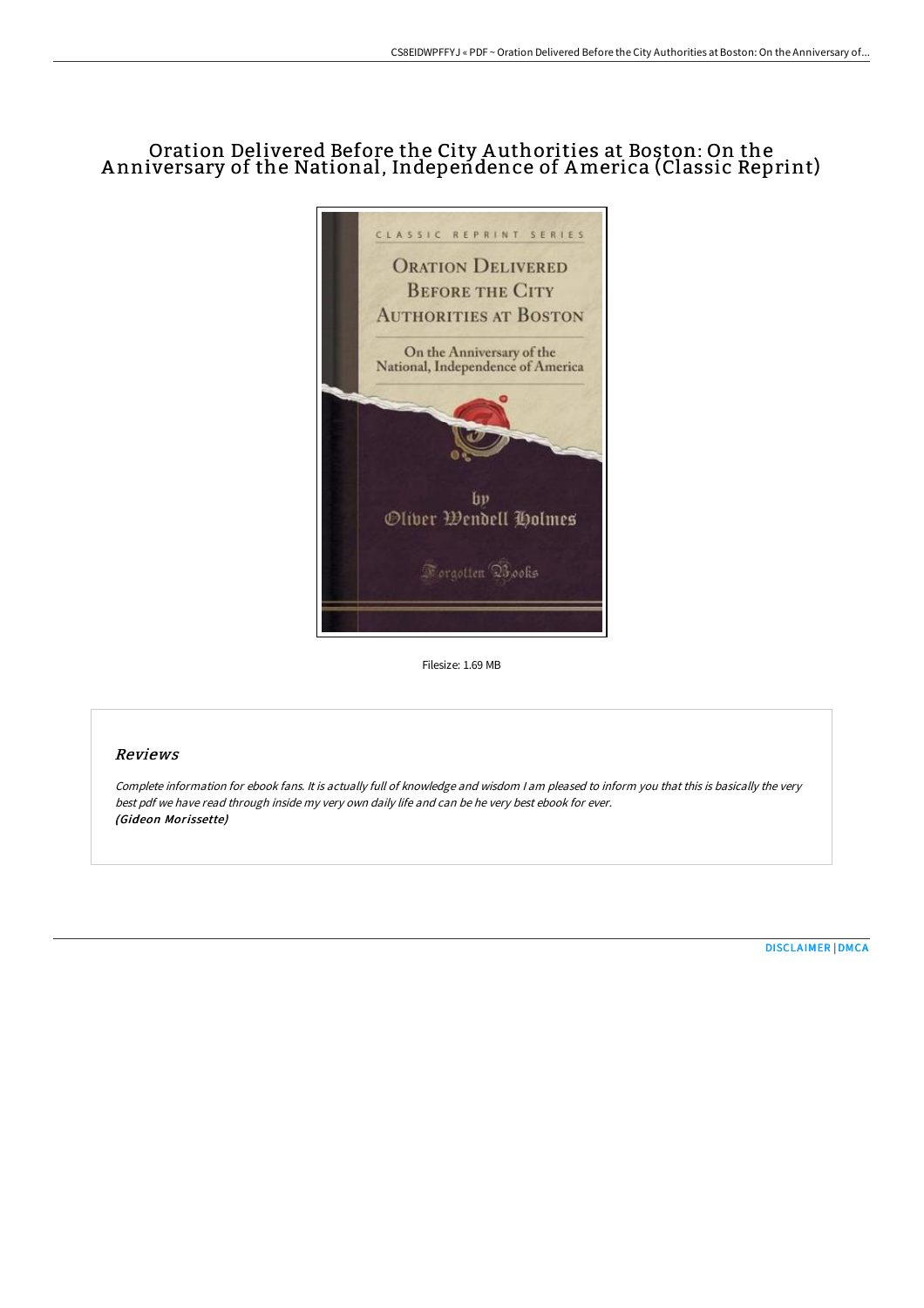## ORATION DELIVERED BEFORE THE CITY AUTHORITIES AT BOSTON: ON THE ANNIVERSARY OF THE NATIONAL, INDEPENDENCE OF AMERICA (CLASSIC REPRINT)



Forgotten Books, United States, 2015. Paperback. Book Condition: New. 229 x 152 mm. Language: English . Brand New Book \*\*\*\*\* Print on Demand \*\*\*\*\*.Excerpt from Oration Delivered Before the City Authorities at Boston: On the Anniversary of the National, Independence of America Fellow-Citizens and Friends: It is our first impulse, upon this returning day of our Nations birth, to recall whatever is happiest and noblest in our past history, and to join our voices in celebrating the statesmen and the heroes, the men of thought and the men of action, to whom that history owes its existence. In other years this pleasing office may have been all that was required of the holiday speaker. But to-day, when the very life of the nation is threatened, when clouds are thick about us, and men s hearts are throbbing with passion, or failing with fear, it is the living question of the hour, and not the dead story of the past, which, forces itself into all minds, and will find unrebuked debate in all assemblies. In periods of disturbance like the present, many persons who sincerely love their country and mean to do their duty to her, disappoint the hopes and expectations of those who are actively working in her cause. They seem to have lost whatever moral force they may have once possessed, and to go drifting about from one profitless discontent to another, at a time when every citizen is called upon for cheerful, ready service. It is because their minds are bewildered, and they are no longer truly themselves. Show them the path of duty, inspire them with hope for the future, lead them upward from the turbid stream of events to the bright, translucent springs of eternal principles, - strengthen their trust in humanity, and their faith in...

R Read Oration Delivered Before the City Authorities at Boston: On the Anniversary of the National, [Independence](http://www.bookdirs.com/oration-delivered-before-the-city-authorities-at.html) of America (Classic Reprint) Online

 $\mathbb E$  Download PDF Oration Delivered Before the City Authorities at Boston: On the Anniversary of the National, [Independence](http://www.bookdirs.com/oration-delivered-before-the-city-authorities-at.html) of America (Classic Reprint)